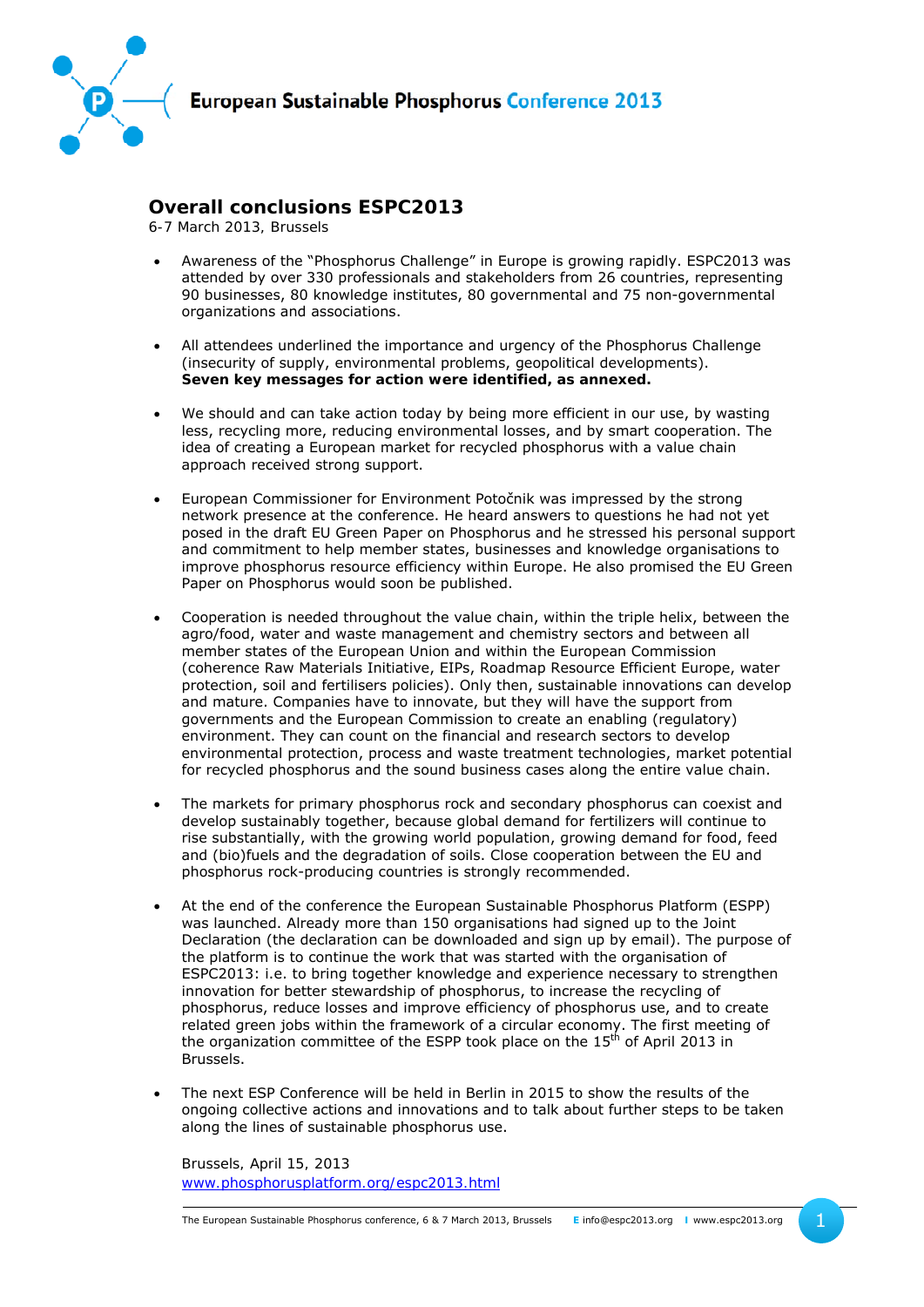

# **Conclusions from the interactive table sessions ESPC2013**

*At the European Sustainable Phosphorus Conference 40 interactive table sessions were held to discuss various topics, such as efficient use of phosphorus in agriculture, recycling technologies in manure, biowaste and water treatment, market development, finance, international relations and development cooperation.* 

*Below are the main conclusions from all the sessions: 7 key messages.* 

*The notes from each round table are published in full on the ESPC website www.phosphorusplatform.org/espc2013.html* 

## **Business development**

- **pilot projects**
- **sound financial engineering: eg. innovation loans, guaranteed funds, venture capital, bank financing**
- **integrating P management into other value created, eg. cost reduction**

The development of sound business cases is essential to tackle the Phosphorus Challenge. Many potential opportunities are available in the areas of efficient use of and recycling of phosphorus (eg. eg. valorisation of nutrients, water and energy in biowastes, food and animal wastes). To develop these business cases from paper to full-scale projects, it is crucial to increase the number of pilot and demonstration projects and to establish a more supportive legal framework. At the same time sound financial engineering is required in the form of innovation loans, guarantee funds, venture capital and bank financing. The integration of the financial sector in existing and newly created consortia will ease start-ups and improve their durability. In order to achieve economic profitability, phosphorus should often be approached not as a core activity, but should be integrated into other value creating or cost-saving business cases as well, such as bio energy or waste reduction. Finally, to support business development we need a more strategic communication about the concept of "waste=resource". Knowledge centres, NGOs and regulators have an important role in developing technologies and cooperation at the pre-competitive stage, and in identifying and addressing the economic obstacles to phosphorus stewardship.

#### **Smart cooperation**

- **dissemination of knowledge and experience**
- **connecting demand and supply, different waste streams, markets, logistics**
- **creating trust**
- **local value chains**
- **national nutrient platforms**
- **European Phosphorus Platform**

A fundamental requirement for business case development is involving and bringing together parties throughout the phosphorus value chain, across different sectors and member states. In that way knowledge and experience can be effectively disseminated, supply and demand can be connected, different waste streams can be integrated and markets and logistics can be combined. To achieve cooperation between these differing types of organizations and industries, parties must trust each other. For that purpose it is advised bringing together and closing local value chains, and setting up national and/or regional nutrient platforms. In that way the entire value chain can be smartly governed and used to attain the necessary changes in policies and regulations. The creation of a European phosphorus platform would facilitate achieving these goals on a European level.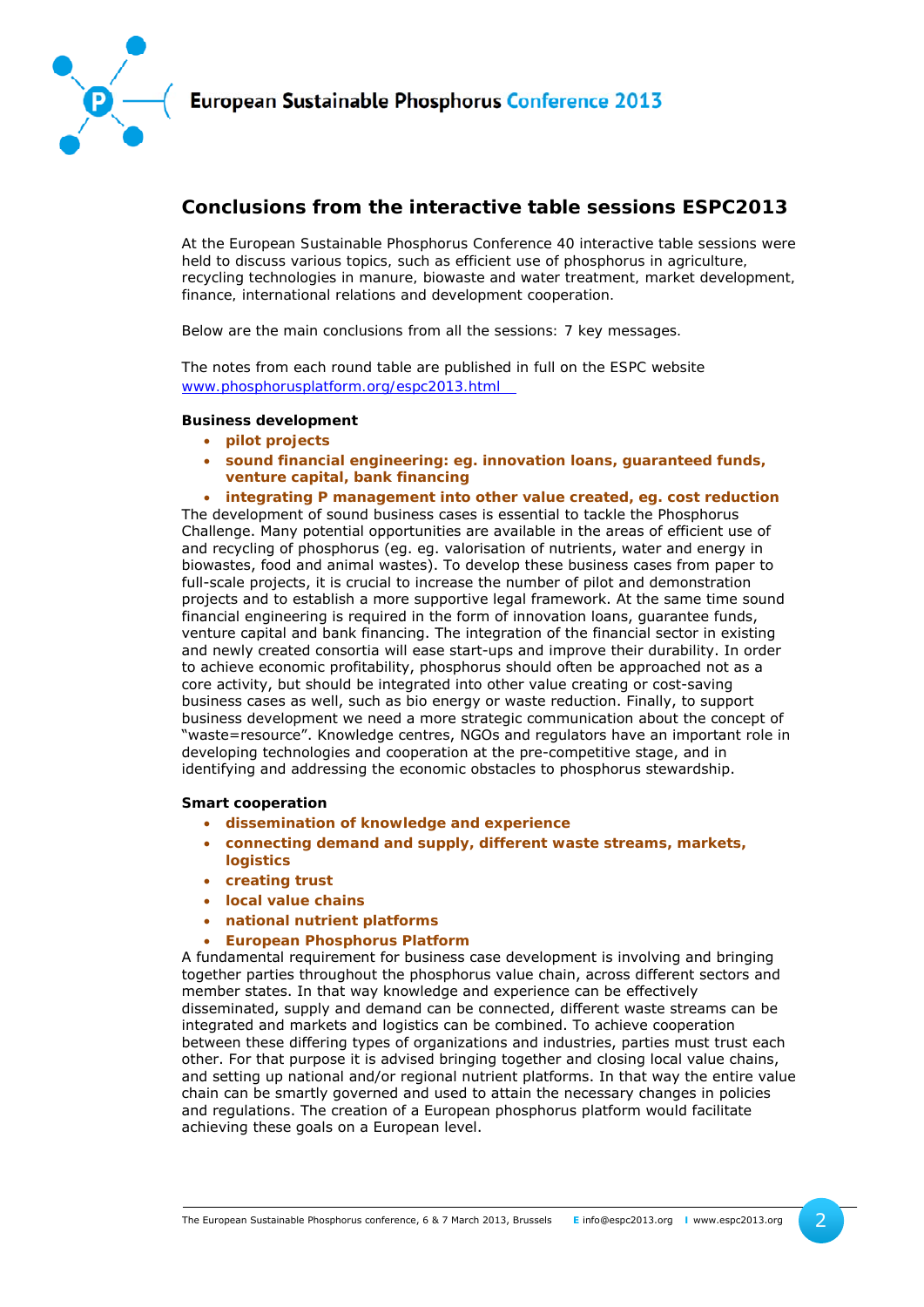

### **Knowledge, benchmarking, dissemination**

- **monitoring P flows, P reserves**
- **risk assessments, LCAs, decision support systems,**
- **contaminants**
- **agronomy, soil P status, plant breeding**

From a perspective of knowledge creation and dissemination, there are several important steps to be taken. First the European Union should set up its own monitoring system that provides insight into phosphorus flows and global phosphorus rock reserves. This will enhance our capacity to identify which measures should be taken by which player and a P-footprint could be developed. Secondly the creation of business cases should be strengthened by the use of risk assessments, LCAs and decision support systems. Thirdly the information on contaminants should be expanded. Finally, information on agronomy, soil P status and plant breeding should be intensified.

#### **Research**

More demand-driven research is needed to develop technologies/best practices in phosphorus use efficiency and recycling which are tailored to the requirements of the end user and so which are more likely to be effectively implemented (going from market push to market pull research) New technologies could make the process of phosphorus recovery out of waste streams more efficient, but also new technologies can help to separate the different resources out of the waste streams better and thus improving the quality of the recycled phosphorus (eg. P-release, higher Pconcentrations). Horizon 2020 can help member states and their knowledge institutions to focus research more on the topic of phosphorus efficiency & recycling. The European Sustainable Phosphorus Platform (ESPP) can develop a common knowledge agenda for that purpose.

#### **Incentives for efficient use and for recycling**

- **identifying recycling targets**
- **landfill P targets**
- **certification**

Parallel to business case engineering it is highly important to create an enabling environment in which these developments are stimulated. Regulatory or financial incentives should be developed to promote efficient use and more recycling of phosphorus. For example, suggestions were put at the table to set targets for phosphorus recycling, to restrict the concentration of contaminants in fertilizers, to give consumers of fertilizers like crop farmers an incentive to use fertilizers which contain a certain amount of recycled phosphorus and to set rules to prohibit or tax the waste or loss of phosphorus (landfill, cement industry or mixed incineration with other waste). Separate biowaste collection standards could be set. Animal bone char phosphorus should be recycled. Better and workable End-of-Waste criteria for biowaste, compost should be developed. Also recycled products should be able to be certified (green labels) as an incentive for producers and customers.